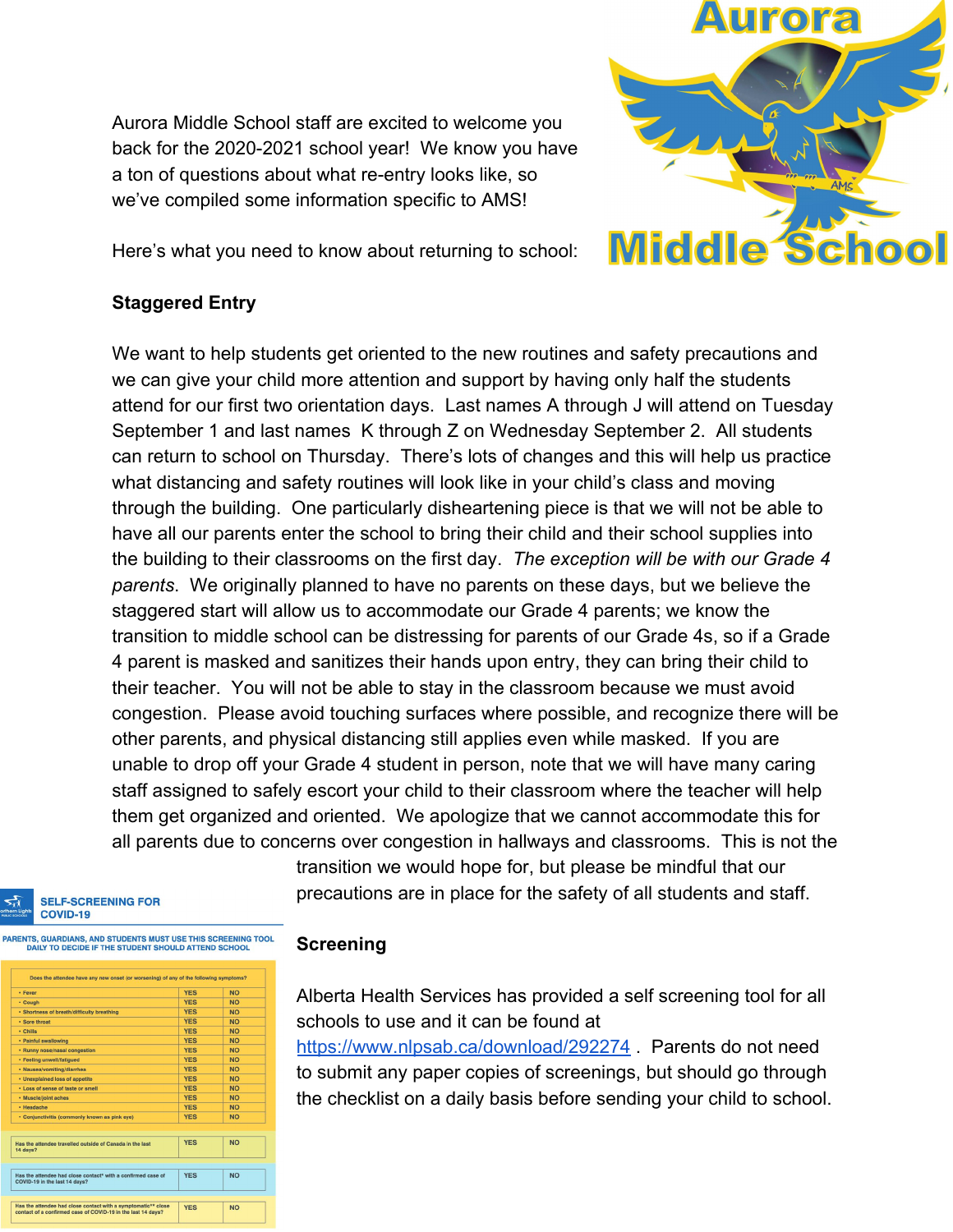Send your child to school only if they are healthy and exhibit no signs of illness and pass the screening tool's questionnaire. It is absolutely essential to have a pickup plan for your child in the case they begin to exhibit any of the listed symptoms during the school day. Students will be removed from class and isolated with a caring staff member until the parent, guardian, or designated emergency contact can pick up your child. Under no circumstances will your child be permitted to ride the bus home, so a child should never be sent to school without a pickup plan in place. Confirm your emergency contact information with the school, and also inform these contacts that they may be required to pick up your child.

**PRE-EXISTING CONDITIONS** All pre-existing illness or health conditions must be reported to the school prior to the start of the 2020-2021 school year. If a student with pre-existing illness or health conditions is exhibiting symptoms consistent with COVID-19 they will be required not to come to school until they have been tested for COVID-19 and received a negative test result. If the result is negative, the student can return to school and does not need to isolate unless the symptoms worsen or new symptoms develop.

**STUDENTS WITH SYMPTOMS** You are legally required to isolate for a minimum of 10 days if you have a cough, fever, shortness of breath, runny nose, or sore throat that is not related to a pre-existing illness or health condition. The mandatory isolation period is 10 days from the start of symptoms, or until symptoms resolve, whichever takes longer.

**TESTED POSITIVE FOR COVID-19** You are legally required to isolate for a minimum of 10 days if you have tested positive for COVID-19.Isolation period is for 10 days from the start of symptoms, or until symptoms resolve, whichever takes longer. You will be required to show proof of a negative test result prior to returning to a school building.HAVE SYMPTOMS BUT

**TESTED NEGATIVE FOR COVID-19** If you tested negative and have known exposure to COVID-19, you are legally required to isolate for 14 days. If you tested negative and have no known exposure to the virus, you are not legally required to isolate. However, it is important to stay home until your symptoms resolve so that you do not transmit your illness to others. Unless you have a pre-existing illness or health condition, you will be required to be symptom free prior to returning to a school building.

**CLOSE CONTACTS OF CONFIRMED CASES** You are legally required to isolate for 14 days and monitor for symptoms if you are a close contact of a person who tested positive for COVID-19 (provides care, lives with or has close physical contact without appropriate use of personal protective equipment, or comes into direct contact with infectious body fluids). If you become sick with cough, fever, shortness of breath, runny nose or sore throat during this time, you must isolate for an additional 10 days from the beginning of symptoms or until you are feeling well, whichever takes longer.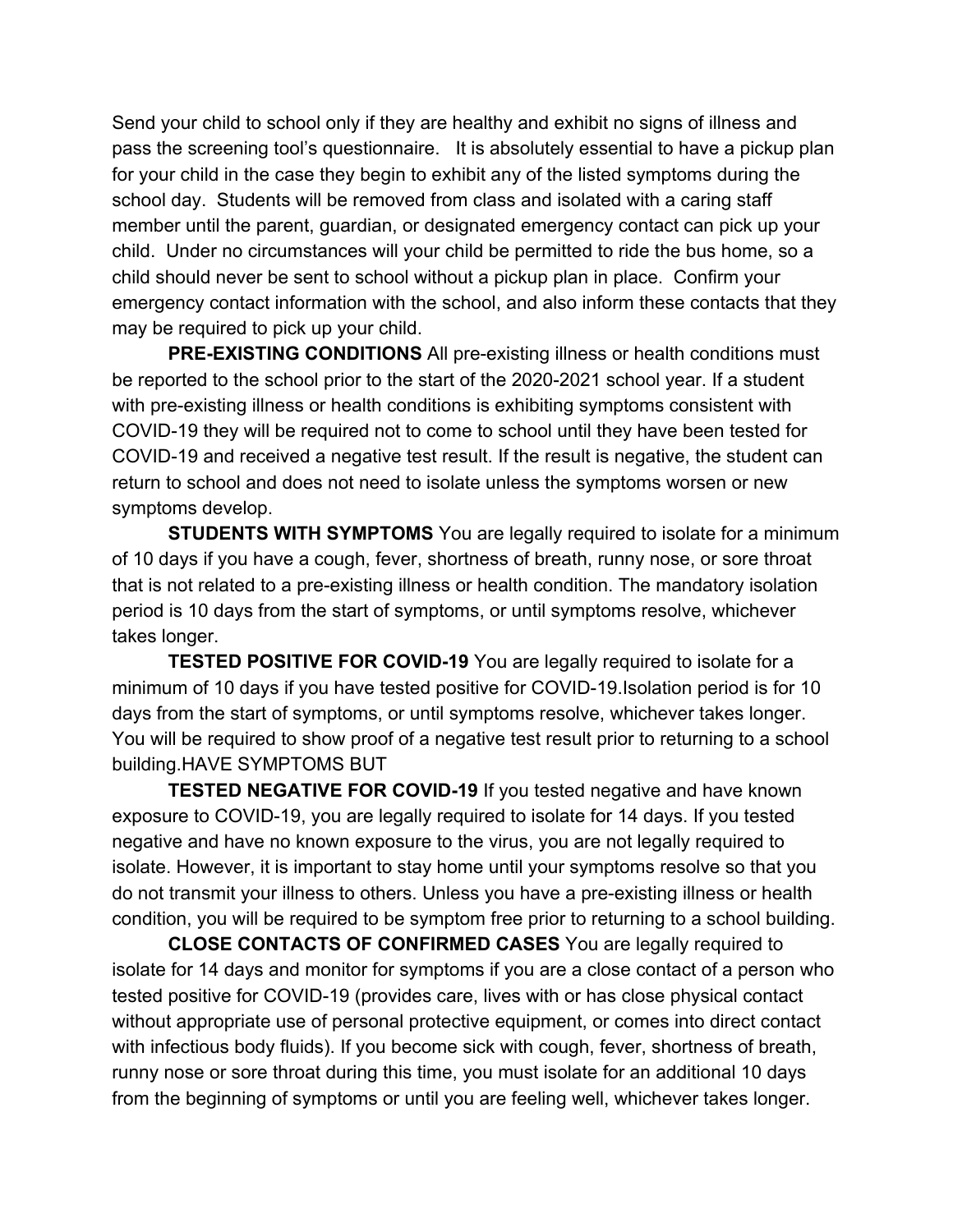

# **Enhanced Cleaning and Sanitization**

Aside from the deep cleaning and disinfecting protocols that will occur each evening, Aurora now has daytime custodial staff that will continuously sanitize high touch surfaces throughout the common spaces in the school. Similarly, all staff will ensure that sanitization of

desks, chairs, and all equipment will take place before they are used by another student or staff member. Staff have already been working to remove all soft-surface equipment and furniture, as they would be difficult to clean and sanitize regularly. There will be hand-sanitizing stations in all classrooms at all entrances/exits, and everyone is required to use them when entering or exiting the building or moving from one area of the school to another. Part of our teaching process during orientation will be modeling and practicing physical distancing, how to wash and sanitize hands thoroughly, how to sanitize their own learning spaces, and how to properly put on and take off their masks -- all in an effort to keep them safe and healthy.

## **Masking**

Many of you have already seen messages about mandatory masking for all students from grade 4 through 12. Aurora Middle School requires all staff, students, and visitors to wear an appropriate mask when entering the building or moving through any common spaces where distancing cannot be maintained. We understand that masking is not a foolproof protection, but it is one of our many layers of protection for students and staff.



Students, staff, and visitors will remain masked wherever possible, but there are times when mask removal will be permitted, such as during times of physical exertion and when students are eating their lunch or snacks. We do have a supply of disposable non-medical masks for when the need arises, but there are many other more comfortable options we encourage you to explore. Students will need to wear their masks before boarding the bus on the first day and when entering the school each time, so please send your child with masks on the first day. We also encourage parents to provide a breathable bag (brown paper bags for example) for soiled masks to be placed until they can be taken home and laundered. See this video for more details: <https://youtu.be/6MojzHFStNs>We understand masking can be uncomfortable for some, and it will be challenging for young children to get used to, but it is nonetheless an important layer of protection; with plenty of teaching and modeling and reminders from our staff, we will endeavour to keep everyone as safe as possible from the moment your child is dropped off at school until they head home for the day.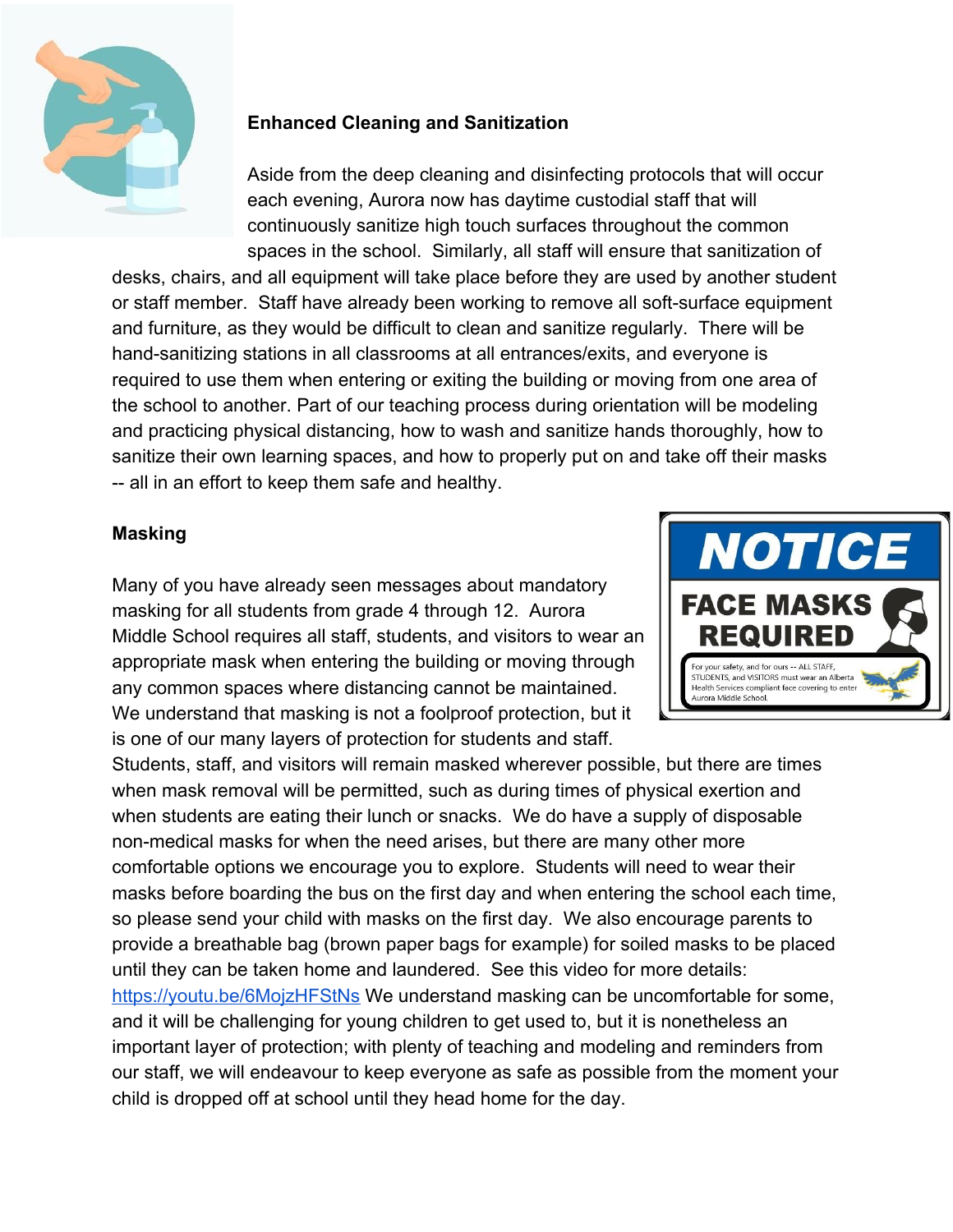

# **Drop Off and Pick-up**

To maintain as much physical distancing as possible while limiting the areas of exposure for your child, there will be some

modifications to our practices around busing, dropping off, and picking up students. We ask that parents drop off their child at the cafeteria doors as in years past; however, students who arrive early will not be able to gather in any common space (like the cafeteria or library). Students will need to sanitize their hands and head directly to their homeroom class to await the start of the day; there, they should touch only their own desk area to avoid unnecessary contamination. Because of this, we ask parents avoid dropping off their child prior to 8:20am.

When students are entering the school off their bus, the Grade 4,5,6 students will enter through the main entrance front doors and the Grade 7 and 8 students will enter through the north side entrance doors (close to the caged hockey area). Students will proceed directly to their classroom and sanitize their hands. Pick-up at the end of the day will continue to be outside the cafeteria. Students will be released for their round of buses in staggered fashion; students must wait for their bus round in their class. All students will need to keep their masks on and line up for their bus and remain in the correct line; we cannot have students moving around during bus supervision this year for safety reasons. Students must remain masked until they arrive safely at home.

# **Food Service**

As we cannot safely distance with larger groups in the cafeteria, all students will eat in their homerooms. Please send your child with a lunch and snacks for the first several days of school. We are working with a service provider to re-open our canteen services, but there will be significantly enhanced protocols to ensure the breakfast program and food-for-purchase can continue safely. Parents will receive information through SchoolMessenger once these services resume. One example of a change to this will be that parents will not be able to send cash for last-minute purchases; parents will have to complete an order form in advance for purchased food and drinks and pay through SchoolCash Online. The school nutrition breakfast program will continue, though students will have to eat in their homeroom, as we try to maintain a single cohort for your child.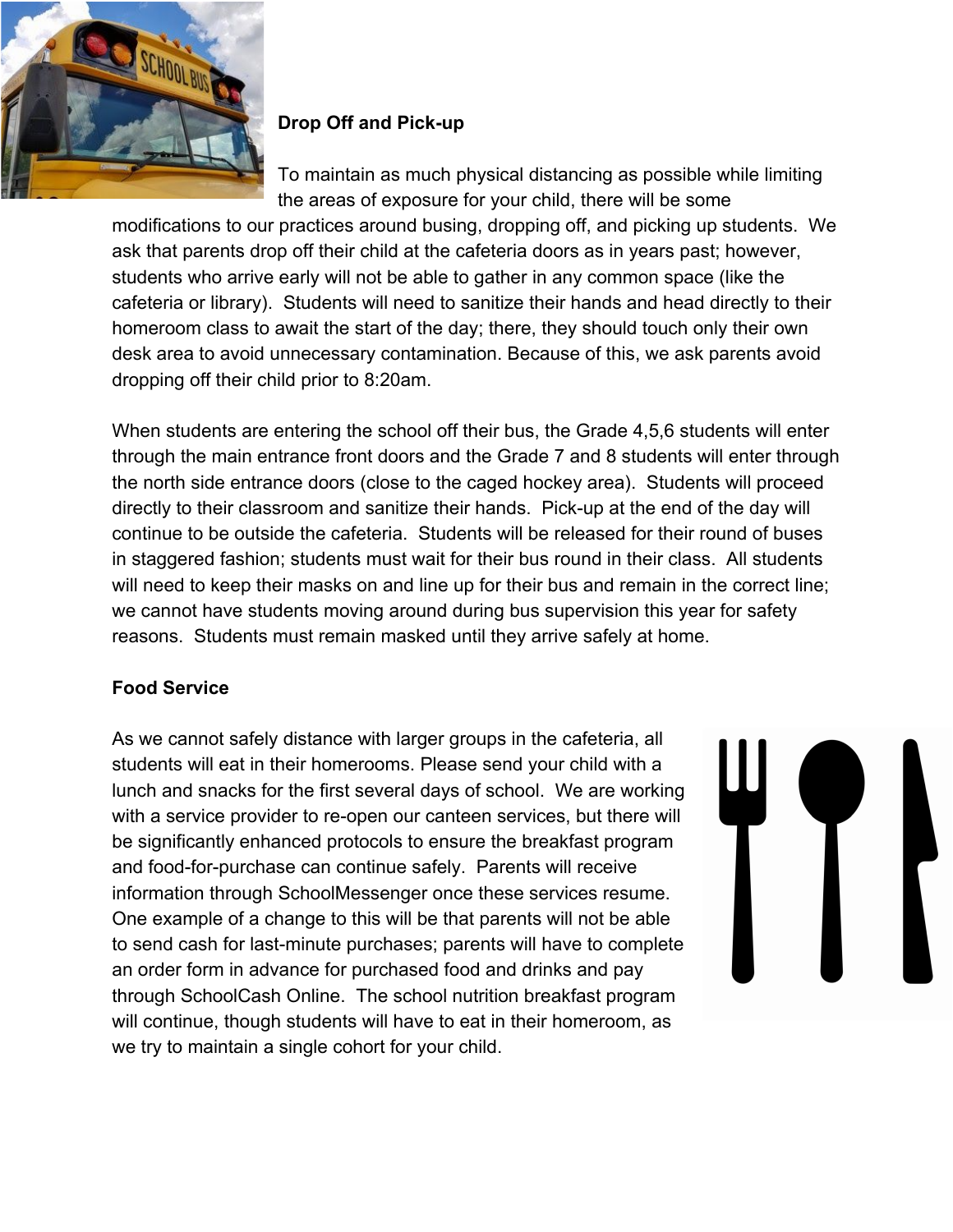## **Cohorting**

Typically when we have heard the term 'COVID-19 cohort' – also known as bubbles, circles, or safe squads – we think of small groups of the same people who have been interacting regularly without staying 2 metres apart. Students will be



'cohorted' into homerooms, but will still be required to maintain distancing within those class cohorts, and masking when distancing cannot be maintained. Just like masking, it is not a foolproof measure on its own, but it will serve as another layer of protection for your child by limiting the number of people interacting with your child through the day. Maintaining such cohorts helps reduce the chance of getting sick, and makes it easier to track exposure if someone does get sick. Even within cohorts, we will not be sharing school supplies for safety reasons. Because AHS recommends only belonging to one core cohort, certain activities such as field trips, intramurals, athletic practices, and assemblies will be postponed for now. While we cannot control what our students and families are doing outside of school, we will do our best to maintain class cohorts as often as possible through the day. Grade cohorts on the playground and bus cohorts will still have students interacting with others from different classes, but masking and strict hand washing and sanitizing will be required in those situations. It is safest to limit the number of other cohorts as much as possible in order to reduce the risk of getting sick or spreading COVID-19. Your child's homeroom class will be the main cohort, and in grades 4 through 6, all instruction will be provided by that homeroom teacher. In grades 7 and 8, your child will remain in the same homeroom, and the teacher for each subject will come to them. The only exception for now will be our physical education programming, where the homeroom will move to the gym or outdoor spaces whenever possible for daily physical activity and PE programming. We are taking these steps to reduce the movement of students through the building during the day wherever possible.

## **Moving Through The Building**



Aside from mandatory use of the hand sanitizing stations when we enter/exit or move to other locations in the building, students will notice directional signage and tape dividing the hallways. This will help with social distancing and reduce congestion. Teachers in grade-alike teams are also staggering movements for recess and other breaks; for example, students will be sent to lockers in turns so that no two students with adjacent lockers need to be there at the same time.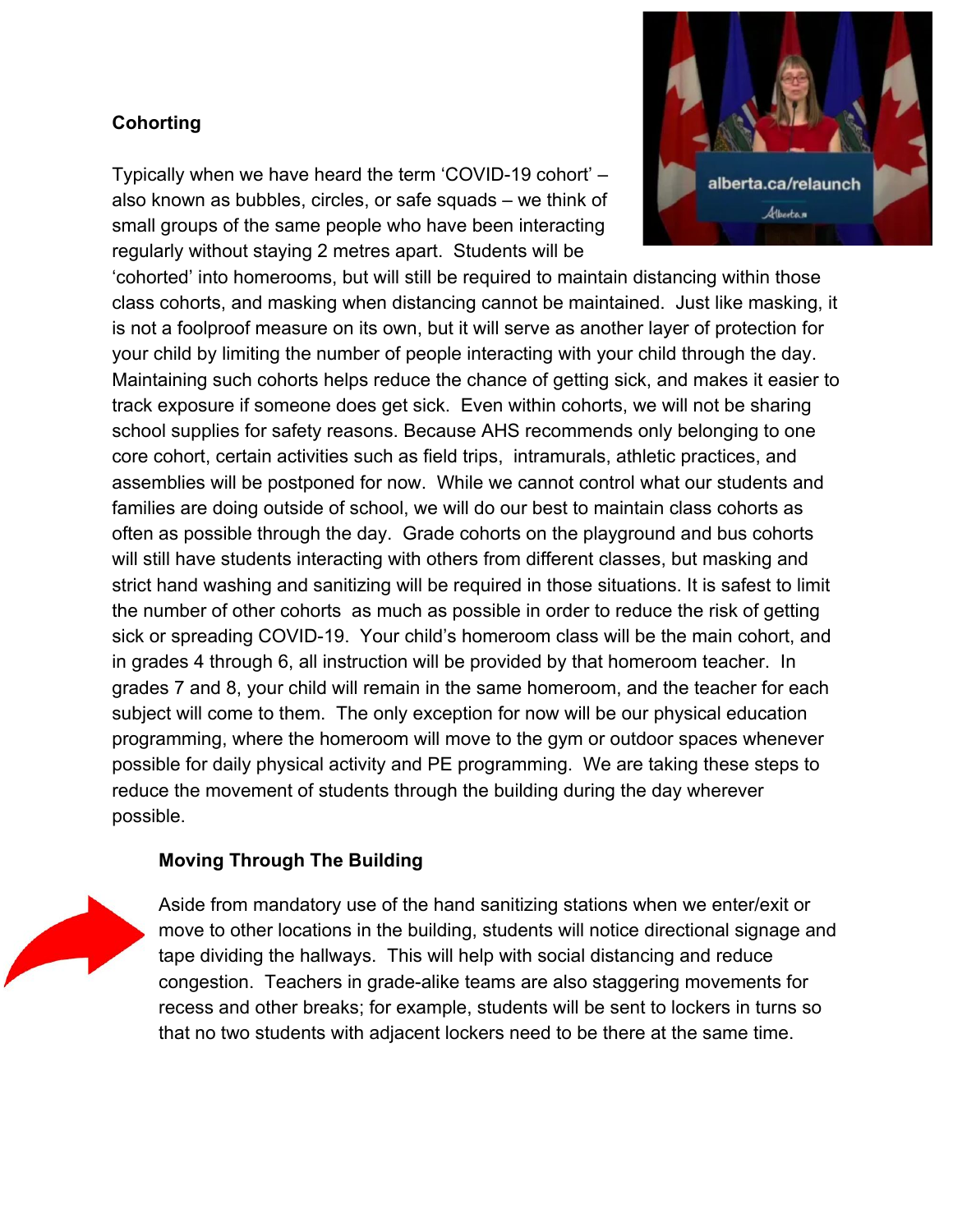

## **Lockers**

At this time, lockers will be assigned but are only to be used for outerwear. All personal items, school supplies, and lunch kits will be stored in the homeroom to reduce the number of times students need to go to their lockers. When they do need to go to the lockers, teachers will have a system of sending out groups of students whose lockers are not adjacent to allow for appropriate distancing (even though they will also be masked). Because of space limitations, students are asked to keep personal belongings at home and bring only outerwear, school supplies, changes of masks, and lunch/snacks.

#### **Visitors and Parents in the School**

With the expectation of our Grade 4 parents on their first orientation day, we ask that parents and other visitors do not enter the building without a scheduled appointment time. We strongly encourage you to communicate remotely (phone, email, etc) wherever possible. Phone 780 623 4129 if you require an in-person meeting with an administrator or your child's teacher. You will also notice that visitors to the school must complete the screening tool, be wearing an appropriate mask, sanitize hands, and complete the contact tracing sign-in forms at the front desk. Visitors may only go to the areas approved for their visit by school administration. The doors will remain locked throughout the day, so call the school when you arrive for your scheduled meeting time.



#### **Leaving the School During the Day**

Consider Aurora Middle School a mostly-closed campus for safety purposes. We recognize that students sometimes have various appointments and must be picked up early or dropped off late. We require parents to communicate with the homeroom teacher and front desk staff when this is necessary, and we strongly encourage parents to avoid this practice wherever possible. Consider that reasons such as 'taking your child out to lunch' pose an unnecessary risk of increased exposure, and that we want to avoid increasing risk to our school community whenever possible.